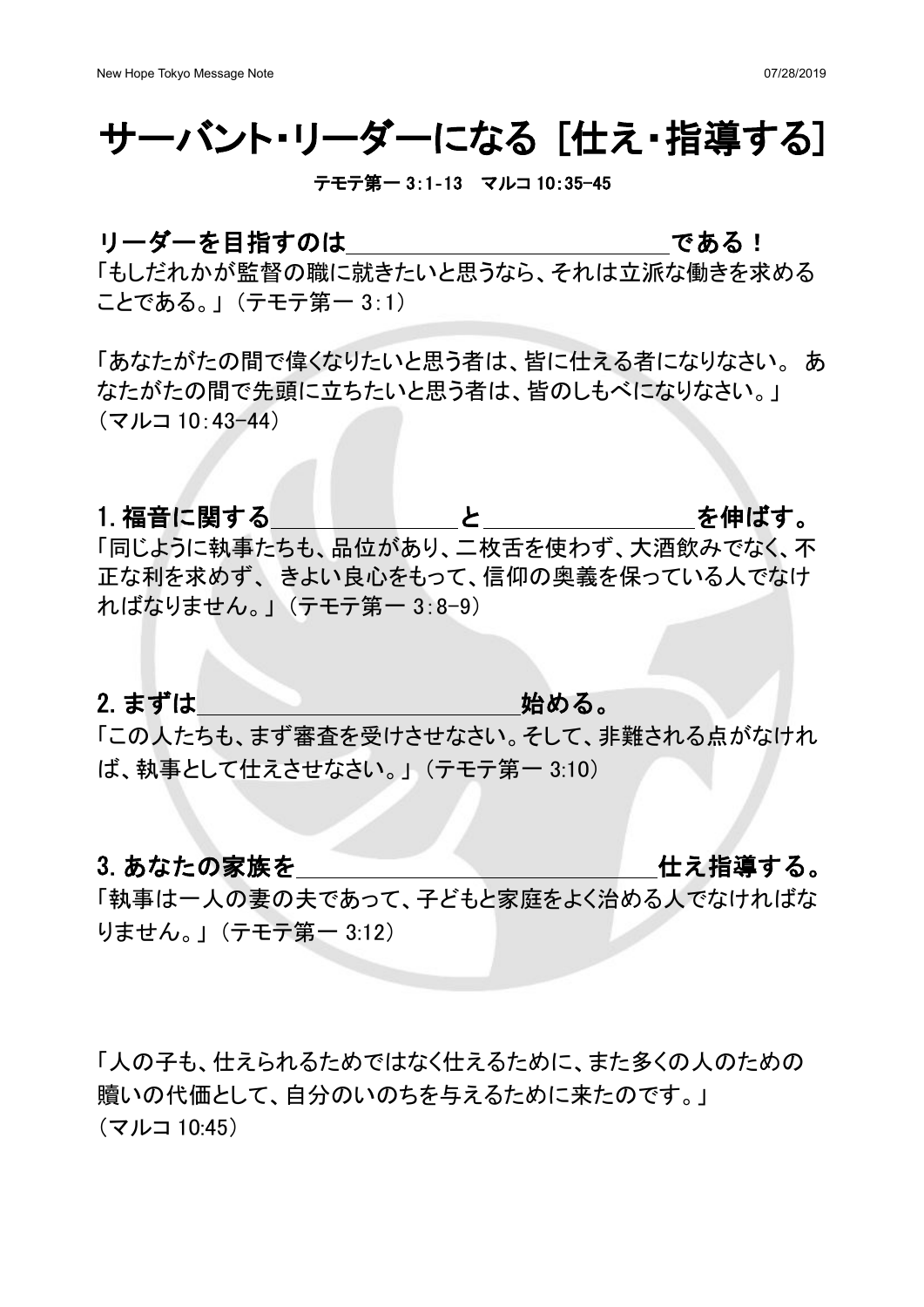# **Becoming a Servant-Leader**

## **1 Timothy 3:1-13;Mark 10:35-45**

**Aspiring to leadership is ! ... If anyone aspires to the office of overseer, he desires a noble task. (1 Timothy 3:1 ESV)**

**... whoever would be great among you must be your servant, and whoever would be first among you must be slave of all. (Mark 10:43–44)**

**1. Grow in and of the gospel. Deacons likewise must be dignified, not double-tongued, not addicted to much wine, not greedy for dishonest gain. They must hold the mystery of the faith with aclear conscience. (1 Timothy 3:8–9)**

## **2. Start .**

**And let them also be tested first; then let them serve as deacons if they prove themselves blameless. (1 Timothy 3:10)**

## **3. Serve-lead your .**

**Let deacons each be the husband of one wife, managing their children and their own households well. (1 Timothy 3:12)**

**For even the Son of Man came notto be served but to serve, and to give his life as a ransom for many." (Mark 10:45)**